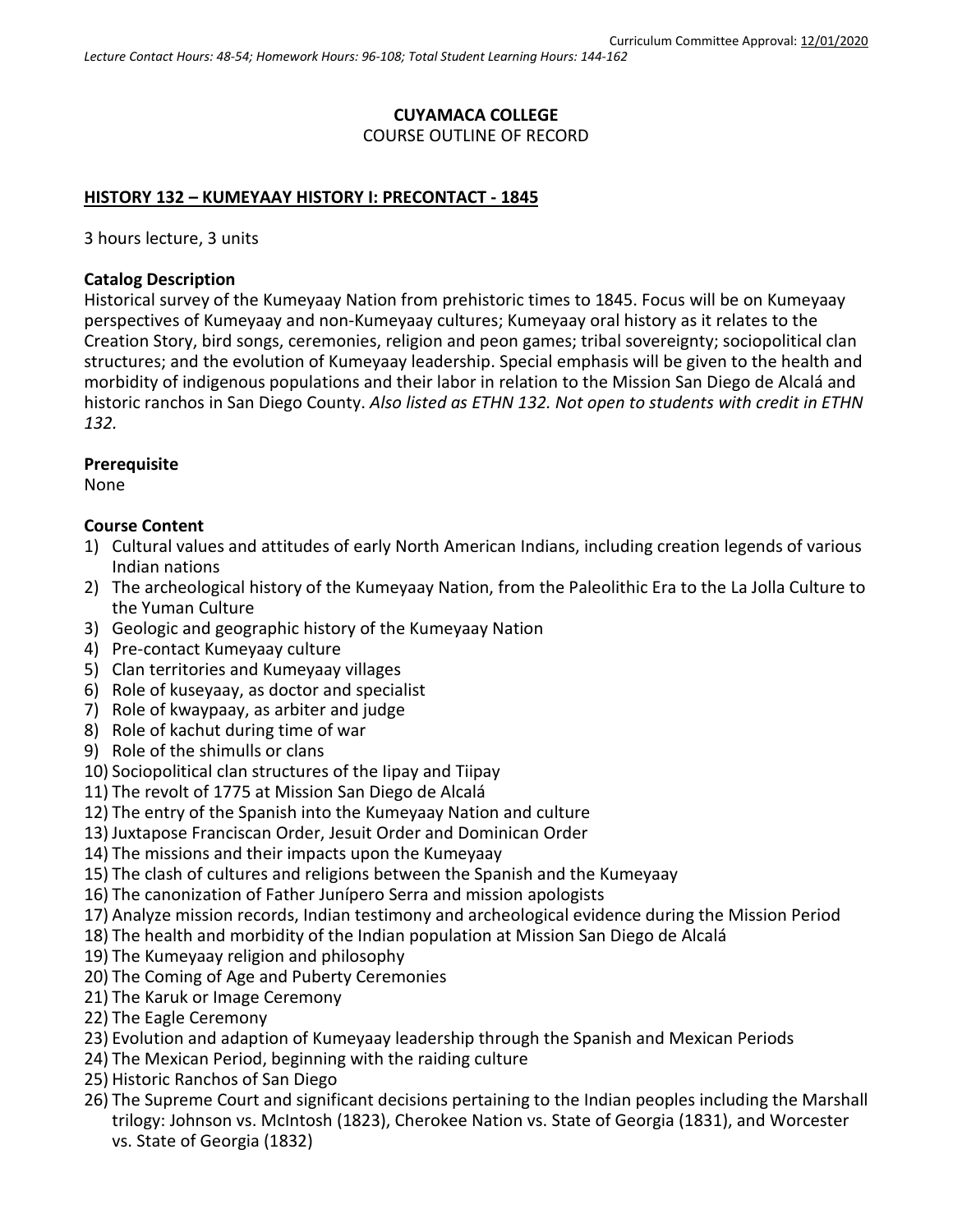# **Course Objectives**

Students will be able to:

- 1) Analyze and articulate concepts of ethnic studies, including but not limited to race, ethnicity, eurocentrism, white supremacy, the Spanish colonial Casta system, liberation and decolonization.
- 2) Apply theory to describe the Mission Revolt of 1775, with a particular emphasis on agency and selfaffirmation.
- 3) Critically discuss the intersection of race and ethnicity with other forms of difference affected by hierarchy and oppression, such as class, gender, sexuality, religion, spirituality, ability, and/or age.
- 4) Identify cultural values and attitudes of early Kumeyaay Indians including creation legends and oral traditions.
- 5) Contrast and debate the ideologies of preservation and assimilation within Kumeyaay society.
- 6) Describe the impact of the non-Kumeyaay on Kumeyaay culture.
- 7) Describe the impact of the Kumeyaay on non-Kumeyaay culture.
- 8) Analyze and describe how the mission system impacted the Kumeyaay nation and other California Indians.
- 9) Analyze the development of the Kumeyaay under Mexican rule.
- 10) Assess Kumeyaay tribal sovereignty and tribalism.
- 11) Describe how Kumeyaay resistance, social justice, and liberation as experienced by tribal communities are relevant to current issues (communal, national, and international).

## **Method of Evaluation**

A grading system will be established by the instructor and implemented uniformly. Grades will be based on demonstrated proficiency in subject matter determined by multiple measurements for evaluation, one of which must be essay exams, skills demonstration or, where appropriate, the symbol system.

- 1) Essay and objective exams that measure students' ability to describe Kumeyaay culture and identify and describe perspectives and impacts of the Kumeyaay nation on United States history.
- 2) Essay and objective exams that measure students' ability to describe the impact of the Kumeyaay culture on non-Kumeyaay culture and vice versa.
- 3) Research paper that requires students to contrast and debate the ideologies of preservation and assimilation within Kumeyaay society and assess Kumeyaay tribal sovereignty and tribalism.

### **Special Materials Required of Student**

None

### **Minimum Instructional Facilities**

- 1) Smart classroom with writing boards, overhead projector
- 2) Geographical and treaty maps of the Kumeyaay Nation

### **Method of Instruction**

- 1) Lecture and group discussion
- 2) Multimedia presentations
- 3) Field trips

## **Out-of-Class Assignments**

- 1) Reading assignments, reading response questions, reading journals
- 2) Map exercises
- 3) Field exercises including museum and library research and visits to historic sites

### **Texts and References**

- 1) Required (representative examples):
	- a. Costo, Rupert and Jeannette Henry Costo, ed. *The Missions of California: A Legacy of Genocide.* Indian Historian Press, 1987.
	- b. Toler Jr., David L. *Blood of the Band: An Ipai Family Story.* Sunbelt Publications, 2015.